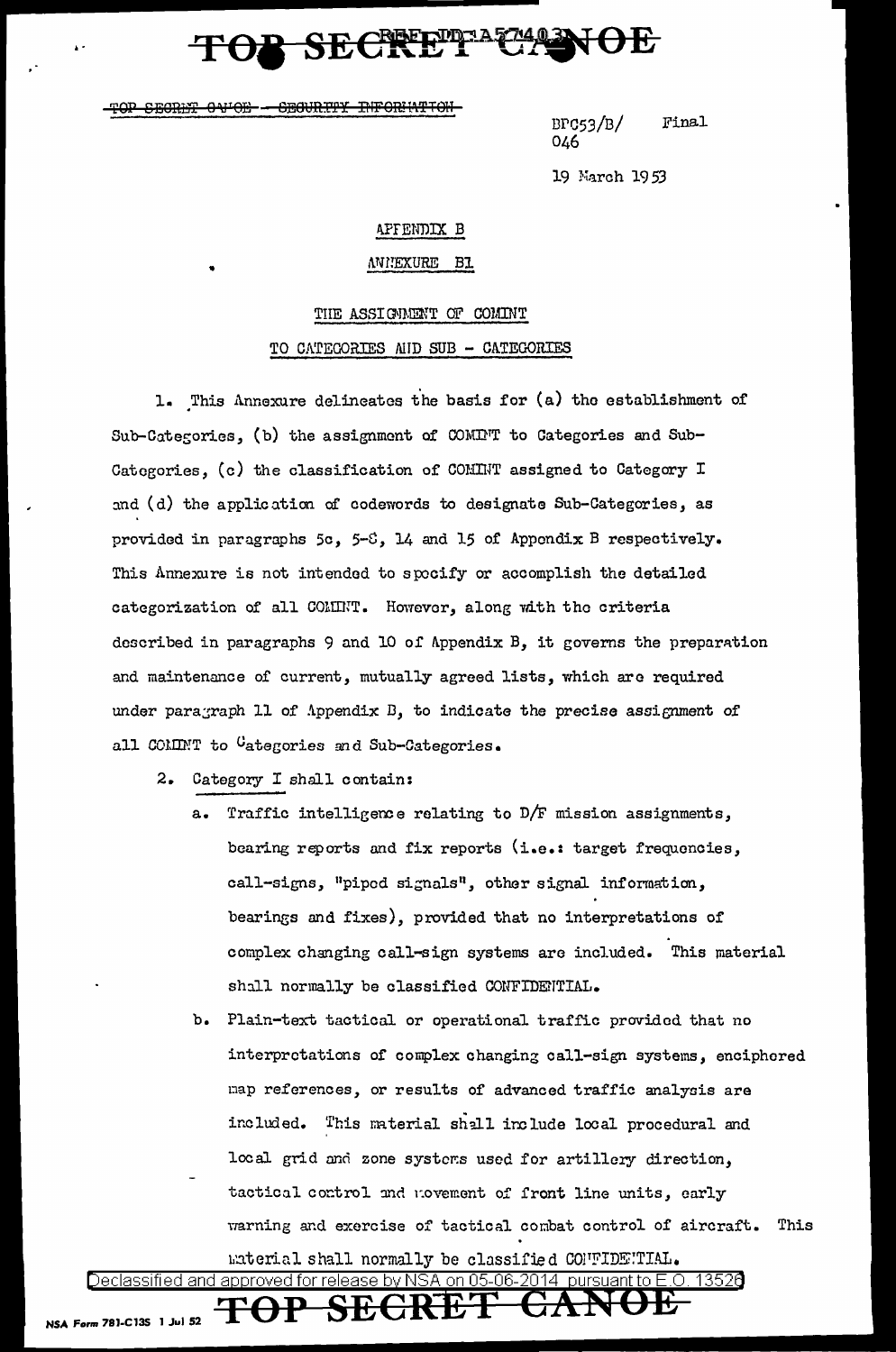$\mathbb{E} \left( \mathbb{E} \left[ \mathbb{E} \left[ \mathbb{E} \left[ \mathbb{E} \left[ \mathbb{E} \left[ \mathbb{E} \left[ \mathbb{E} \left[ \mathbb{E} \left[ \mathbb{E} \left[ \mathbb{E} \left[ \mathbb{E} \left[ \mathbb{E} \left[ \mathbb{E} \left[ \mathbb{E} \left[ \mathbb{E} \left[ \mathbb{E} \left[ \mathbb{E} \left[ \mathbb{E} \left[ \mathbb{E} \left[ \mathbb{E} \left[ \mathbb{E} \left[ \mathbb{E} \left[ \mathbb{E} \left[ \mathbb{$ 

c. Traffic Intelligence or Crypt Intelligence from analysis of radar trackine reports and visual observation reports as found in taclical or operational traffic, provided that enciphered aircraft type designations or interpretations of complex changing call sign systems are not included. Inclusion of local grid or zone references, local procedural codes used for brevity and plain-text interspersed with cover words is permissible. This material shall normally be classified CONFIDENTIAL.

19 March 1953

d. Crypt Intelligence from naval tactical maneuvering codes, when us od as such, and from jargon codes. This material shall normally be classified CONFIDENTIAL.

*3.* Category: II shall contain

e.

a. Traffic Intelligence (including freely available privacy and brevity systems  $\vert$  except where specifically assigned to other Categories. Category II plaintext which qualifies for exceptional handling under paragraph .35g of Appendix B shall include only such of the following as is not assigned to Category III under subparagraphs 4d and 4e below:

Grypt Intelligence specifically assigned on the basis of crypto-systems. USCIE and LSIB shall have supplementary lists of all cryptosystems mutually adjudged suitable for inclusion in this Category kept jointly in current status by their respective technical groups. These lists shall be based upon the criteria in sub-paragraphs 9a, b, c, and d, and

 $\left( \begin{array}{c} 1 \end{array} \right)$ 

EO 3.3(h)(2) PL 86-36/50 USC 3605

-2-

# *NSA* Form *181-C 13S* J *Jul 52* **TOP SECRET CANOE**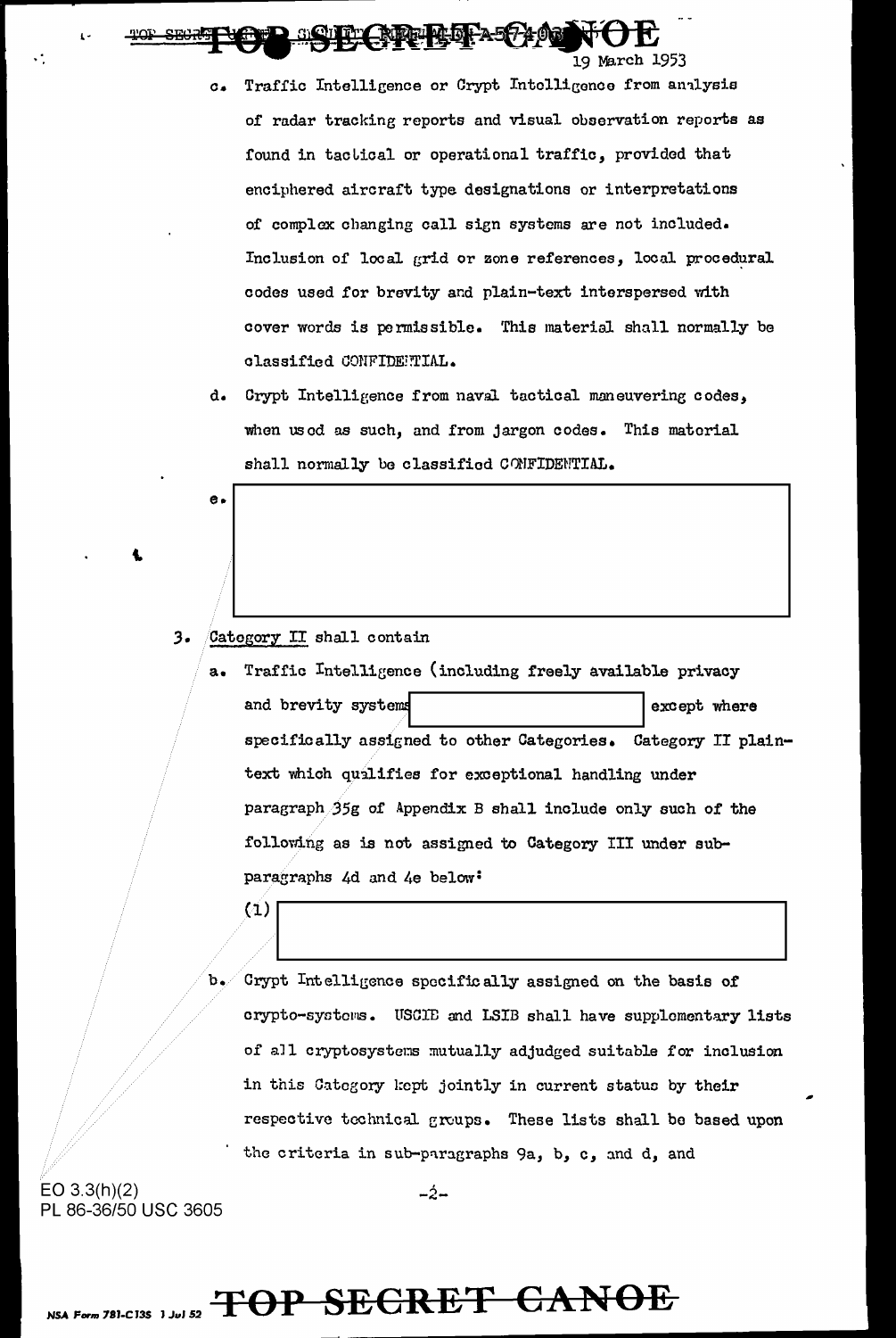TOF SECRET CANOE - SECURITY INFORMATION

 $BFC53/B/$ Final  $Q<sub>46</sub>$ 

19 March 1953 paragraph 10 of Appondix B. Either larty may, after consideration of advantages and risks as provided in subparagraph 9e of Appendix B, assign any crypto-system currently so listed to Category II. The other Farty shall then be notified immediately through the technical channel used in maintaining the joint lists, and shall similarly assign the crypto-system involved.

- Category III shall contain:
	- a. Crypt Intelligence except where specifically assigned to other Categories.
	- Traffic Intelligence involving call-signs or message b. headings encrypted in codes or ciphers of high security grading.
	- Traffic Intelligence involving such combination ("fusion")  $\mathbf{c}$ . of separate Traffic Intelligence or other Category II sources as produces information whose value is so great that security of content becomes the overriding consideration.

d.

Material involving sensitive collection procedures or the  $\mathbf{e}$ . revelation of success against unusual, sensitive or complox transmission procedures and devices.

> $EO$  3.3 $b(3)$ PL 86-36/50 USC 3605

-3-

NSA Form 781-C135 1 Jul 52 TOP SEGRET CANOE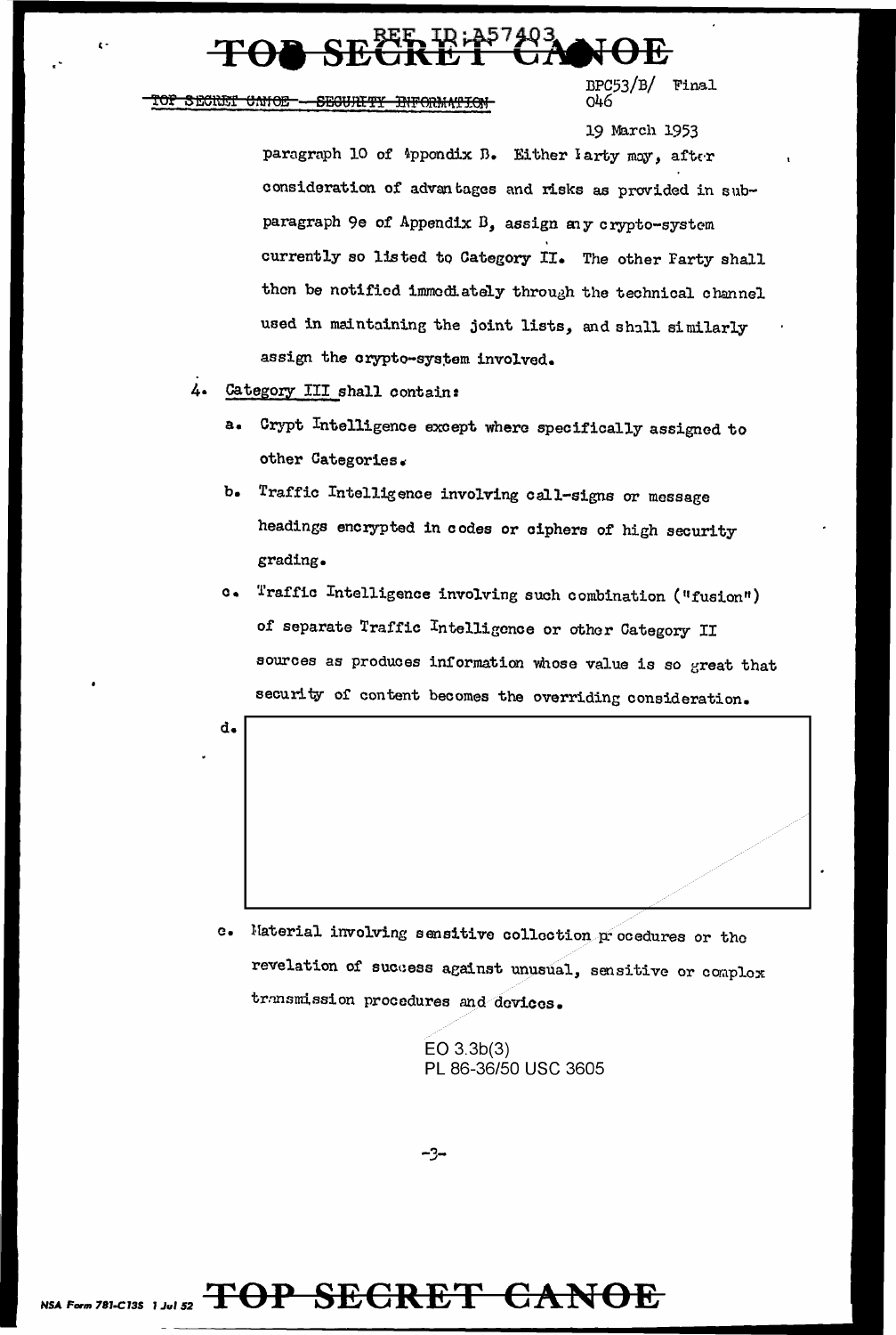

 $\frac{\text{BPC53}}{\text{O46}}$ Final

TOP SECRET CANOE - SECURITY RIFORMATION

 $\ddot{\bullet}$ 

Ϋ́,

19 March 1953

 $EO 3.3(h)(2)$ PL 86-36/50 USC 3605

NSA Form 781-C13S 1 Jul 52 TOP SEGRET GANOE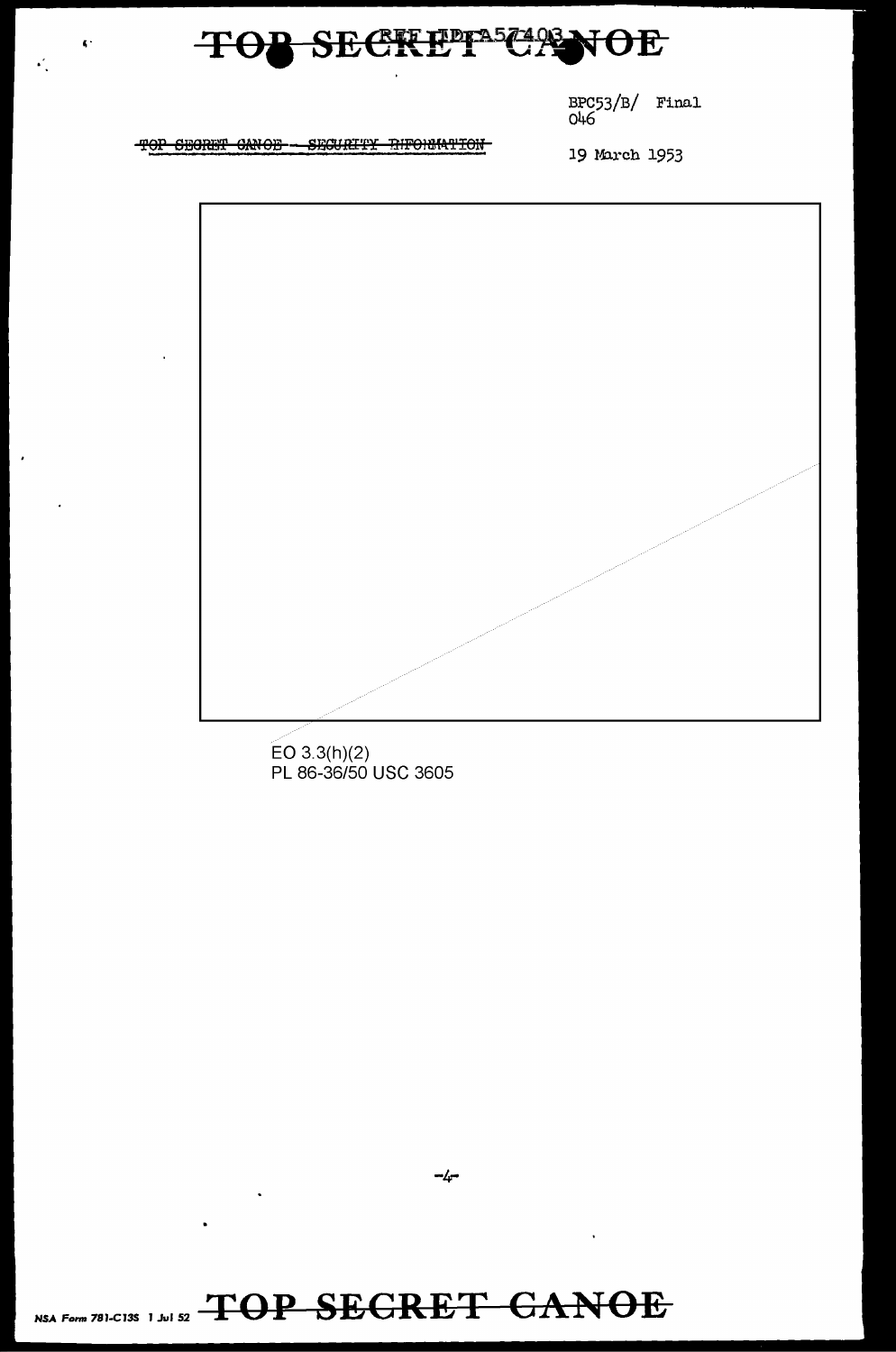<del>"ANOF" - CECURTITY</del> <del>INFORMATIO</del>I BPC  $53/B$ / Final റുപ്പ

19 March 1953

### **APPENDIX B**

### ANNEXURE B2

### SECURITY PRINCIPLES GOVERNING THE CONDUCT OF COMINT ACTIVITIES IN

### EXPOSED AREAS

 $EO 3.3(h)(2)$ PL 86-36/50 USC 3605

It is recognized that effective interception of foreign communications and effective support of field commanders may require the establishment of COMINT activities in locations which may suddenly fall under unfriendly control with consequent loss of COMINT personnel and/or associated classified materials. It is agreed that, in addition to the pertinent, general provisions of Appendix B, the specific provisions which follow shall govern the conduct of COMINT activities in such locations.

2. DEFINITIONS

1. INTRODUCTION

Exposed areas are those which are susceptible of being quickly overrun by enemy forces or those wherein the local political or military situation is such as to pose a distinct threat to the security of COMINT activities conducted therein. At present they comprise primarily countries under and areas adjacent to these countries which

are beyond defense lines expected to be tenable. In proportion to the risk of loss of COMINT personnel and/or classified material located therein, such areas involve three situations:

- a. Protected situations, i.e.: those in which there is no reasonable expectation of such a loss.
- b. Risky situations, i.e.: those in which it is likely that complete evacuation of COMINT personnel and removal or effective destruction of classified material will be accomplished.
- c. Dangerous situations, i.e.: those in which it is unlikely that complete evacuation of COMINT personnel and removal or effective destruction of classified material will

Ť

TOP SECRET CANOE

be accomplished.

NSA Form 781-C13S 1 Jul 52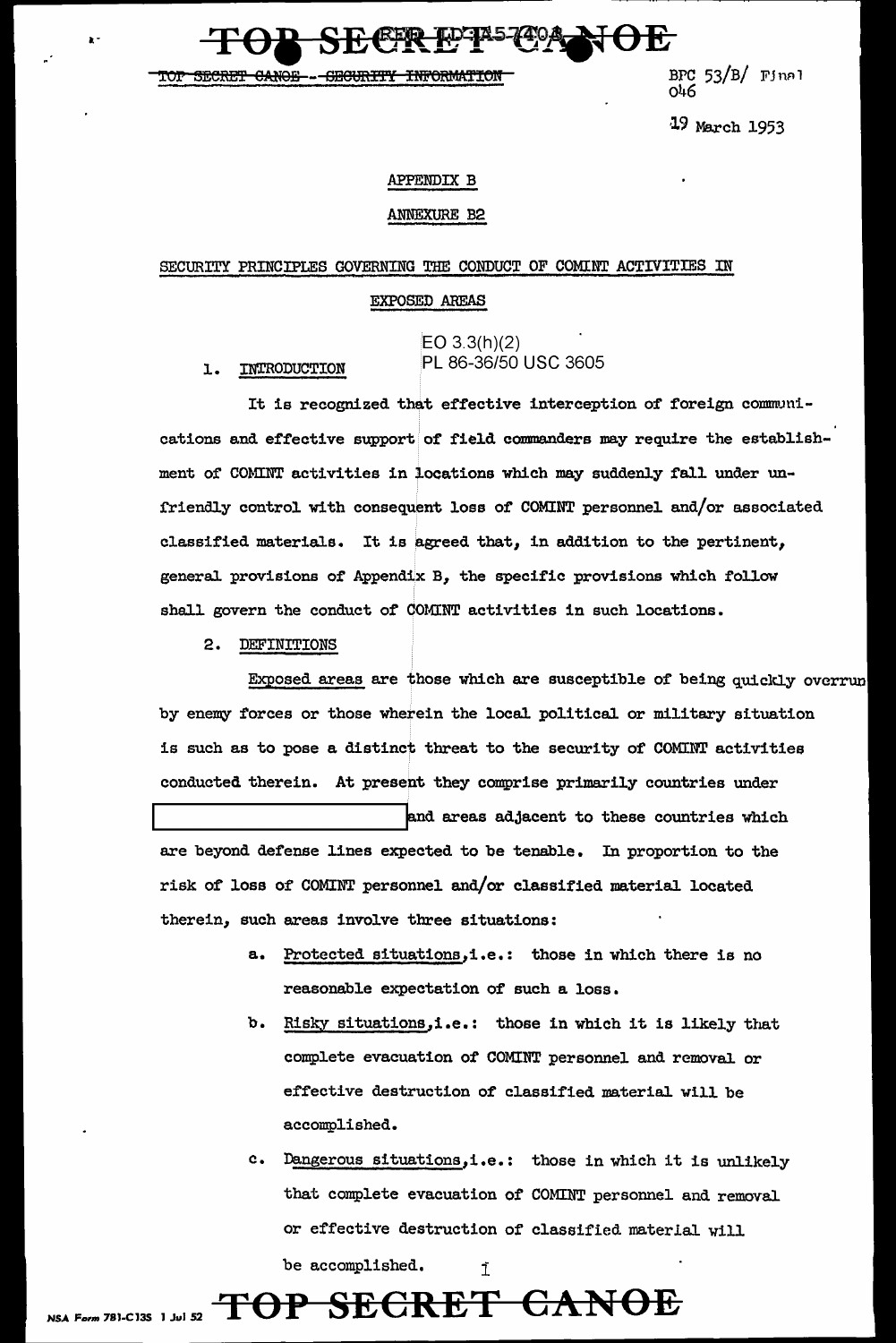## **SECRETE CA**

 $\alpha_{\rm eff}$  crubix  $B$  . Americante B2

uro da Antiun  $3.16$ 19 Ikareh 1953

### 3. EVALUATION OF SITUATIONS IN EXPOSED AREAS

The decision whether a given situation is protected, risky or dangerous shall be made by USCIB or ISIB, or by such other authorities as are responsible for the security of the COMINT activities concerned, and shall be made in the light of the political, military, and other factors affecting the safety of the COMINT personnel and materials involved.

### FACTORS AFFECTING DECISIONS TO CONDUCT COMINT ACTIVITIES IN 4. RISKY OR DANGEROUS SITUATIONS

COMINT activities shall be conducted in risky or danger was situations only after due consideration of the COMINT losses which may result if the area concerned is suddenly attacked, and of the probable effect of such losses upon the conduct of COMINT activities elsewhere.

### 5. SAFEGUARDS FOR RISKY SITUATIONS

In the case of COMINT activities established in risky situations, the following safeguards shall be applied save as exceptions to them are specifically approved by USCIB or ISIB:

- a. Only intercept, analytic and reporting tasks which cannot be performed satisfactorily in safe or protected situations shall be assigned.
- b. No Category III COMINT or related documents and technical material shall be held except those essential to the assigned task and of current application thereto, and the latter shall be maintained in such condition as to insure immediate destruction, if necessary, upon sudden threat of seizure.
- c. No person in Group D, as defined in sub-paragraph 30d of Appendix B, shall be assigned, unless required by technical considerations.
- Facilities shall be provided with which of the complement can d. be expected to destroy effectively, if necessary, all classified COMINT materials within a time limit commensurate with existing dangers, and unit personnel shall be skilled in the use of these facilities.

# NSA Form 781-C135 1 Jul 52  $\text{TOP}$  SEGRET CANOE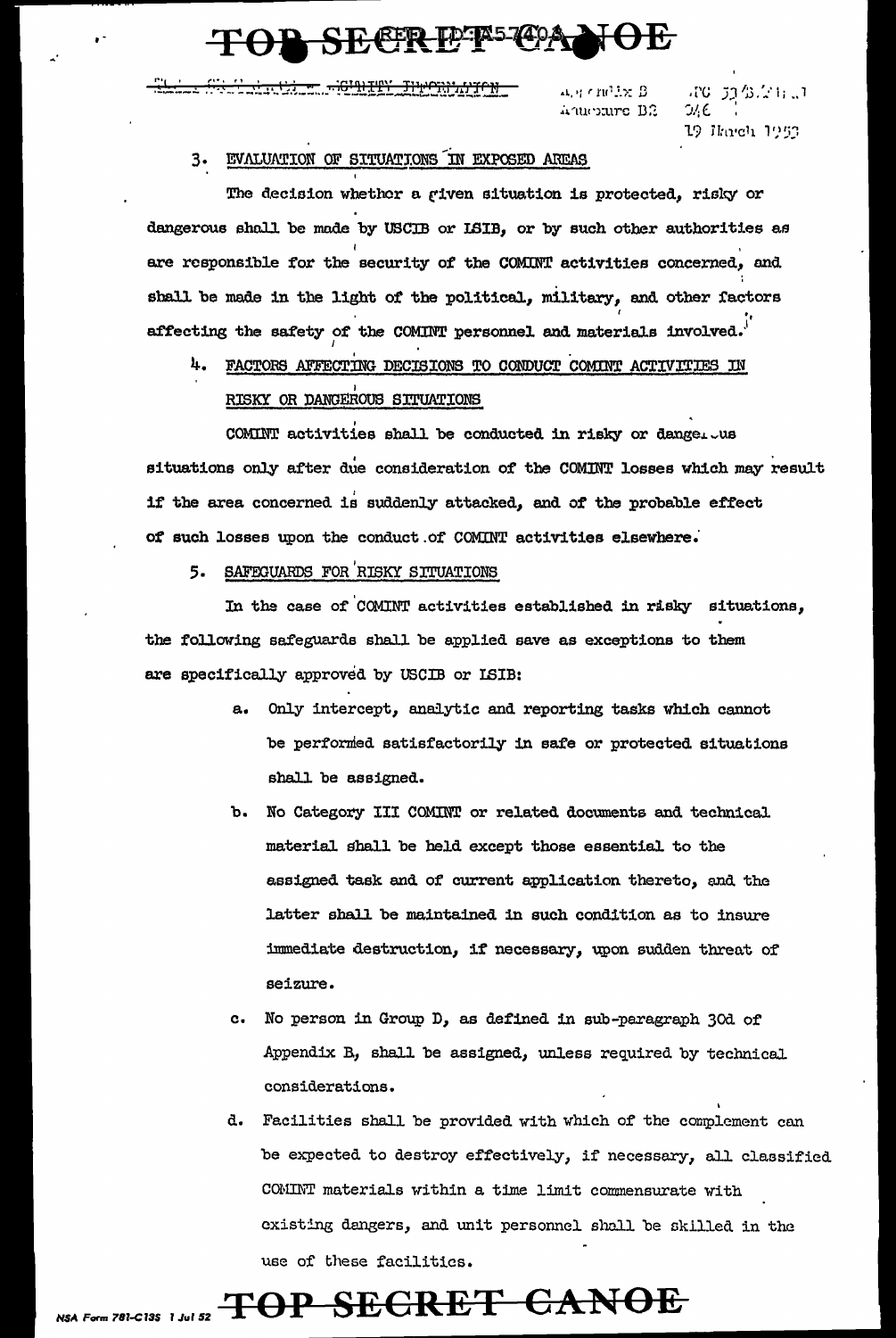# **SECRETE**

- SECURITY INFORMATION TOP SECRET CANOE

BPC  $53/B/$  Final  $Q<sub>26</sub>$ 19 Narch 1953 Appendix B lrnnexure B2 .

e. Appropriate steps shall be taken to insure that adequate arrangements are made for safe evacuation of all personnel whose loss would be damaging and that the unit in question is kept informed of evacuation plans on a current basis.

## 6. SAFEGUARDS FOR DANGEROUS SITUATIONS

In the case of COMINT units established in dangerous situations the following safeguards shall be applied save as exceptions to them are specifically approved by USCIB or ISIB:

- a. Only unique intercept tasks which cannot be accomplished elsewhere shall be assigned, and only such analysis as is locally required to support these tasks and permit essential technical reporting shall be performed.
- b Only COMINT documents or technical aids essential and of current application to these tasks shall be held.
- c. No Category III COMINT or related documents and technical material shall be held.
- d. Personnel technically informed in COMINT of a higher level. or broader scope than is required for the limited mission of the unit should not be assigned if avoidable.
- e. No person in Group C as defined in sub-paragraph 3oc of Appendix B shall be assigned unless his presence is vital for the effective functioning of the unit.
- f. No person in Group D as defined in sub-paragraph 30d of Appendix B shall be assigned in any circumstances.

3

# NSA Form 781-C13S 1 Jul 52 **TOP SECRET CANOE**